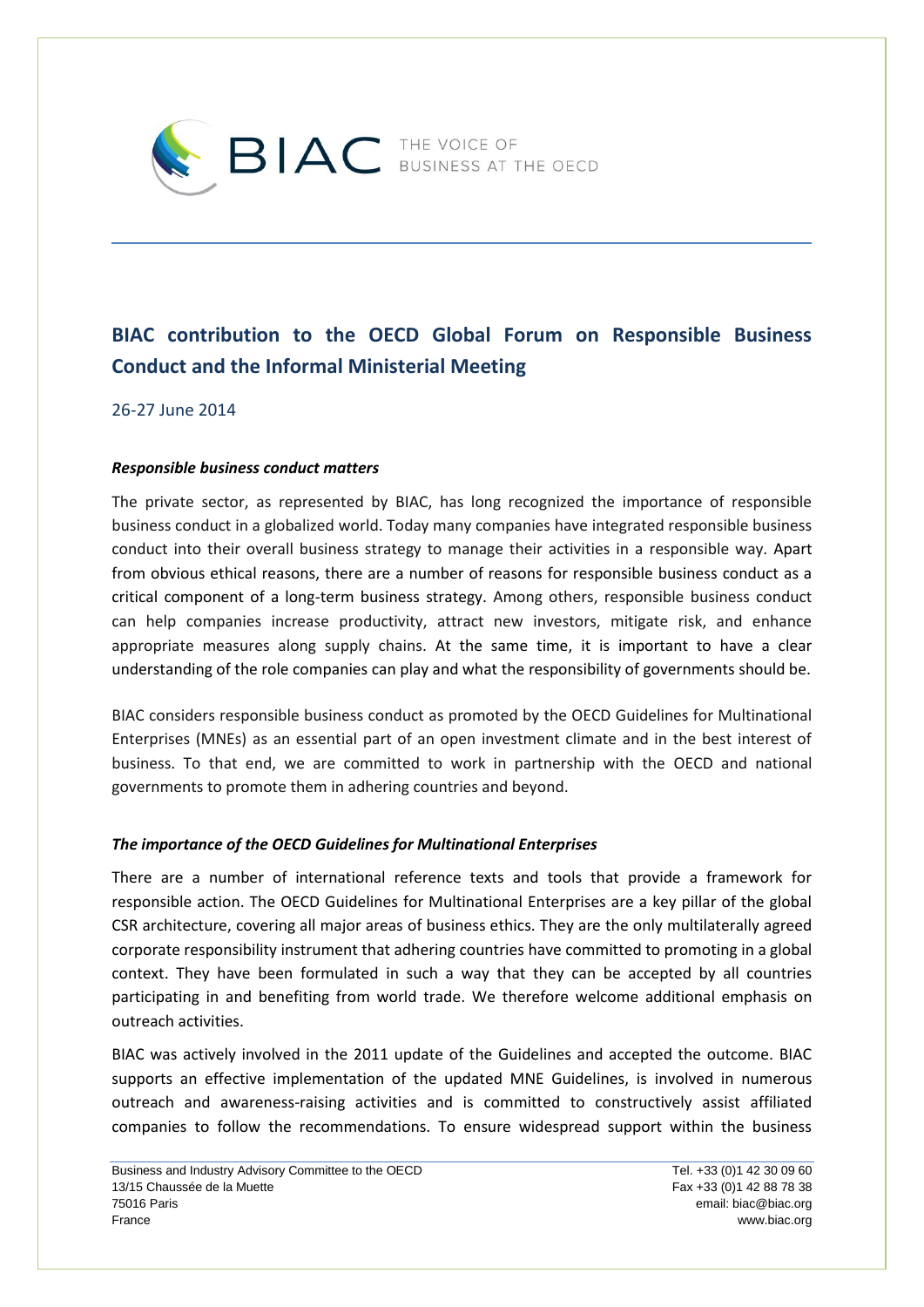community and beyond, BIAC would like to draw the OECD's attention to the following key business considerations as the Guidelines are being implemented:

# *Ensure a shared view of all stakeholders of the NCP process*

The Guidelines are the only international corporate responsibility instrument with a built-in grievance mechanism in the form of National Contact Points (NCPs). In line with the spirit of the Guidelines, which are intended to stimulate and promote fair behaviour, the NCPs cannot be an instrument for legal procedures. They are fundamentally a platform for mediation and conciliation. The purpose of the NCP process is to work constructively on the basis of facts and trust towards a common future-oriented solution to the advantage of all parties. The good faith test and respect of confidentiality are essential elements to build trust in the NCP procedure.

While in some cases the NCP process has led to a meaningful stakeholder dialogue, added value for companies, and to the solution of disagreement, the fundamental nature of the NCP procedure and certain provisions of the procedural guidance have been severely disregarded in others, thus complicating the mediation effort. As long as the procedure is represented by some as a mediation platform, but by others as a semi-legal public prosecution, it will be difficult to develop broad-based trust in the process. The OECD and NCPs should ensure that the NCP procedure is presented to the public at large as a mediation procedure and that the initiation of a procedure does by no means automatically imply that a company has failed to observe the Guidelines. BIAC would be pleased to assist in this process.

#### *Foster global engagement*

BIAC actively supports OECD outreach activities and close cooperation with key emerging economies which are not yet adherents to the OECD Declaration on International Investment and the MNE Guidelines. The Guidelines are the best reference instrument for a level playing field in global markets. With the shift of weight in the world economy, it is more important than ever to expand the geographical coverage of the Guidelines. We therefore actively support efforts to establish the standards of the Guidelines in non-adhering countries. These countries should give serious consideration to endorsing the Guidelines which will also contribute to creating a favourable investment environment. As a consequence, the Guidelines, being voluntary in nature, need to be applicable in a variety of legal and social backgrounds in different jurisdictions and societies.

#### *Avoid an excessively broad interpretation*

The 2011 Guidelines include provisions on how to promote observance of principles in the supply chain. Recently, it has been claimed by some that a simple business relationship with a supplier would establish responsibility of an MNE for any adverse impact brought about by that supplier in the supply chain of the MNE, regardless of the specifics of the link of the MNE to this impact. We strongly advise against such a broad interpretation as this would clearly go against the consensus that was reached during the 2011 update.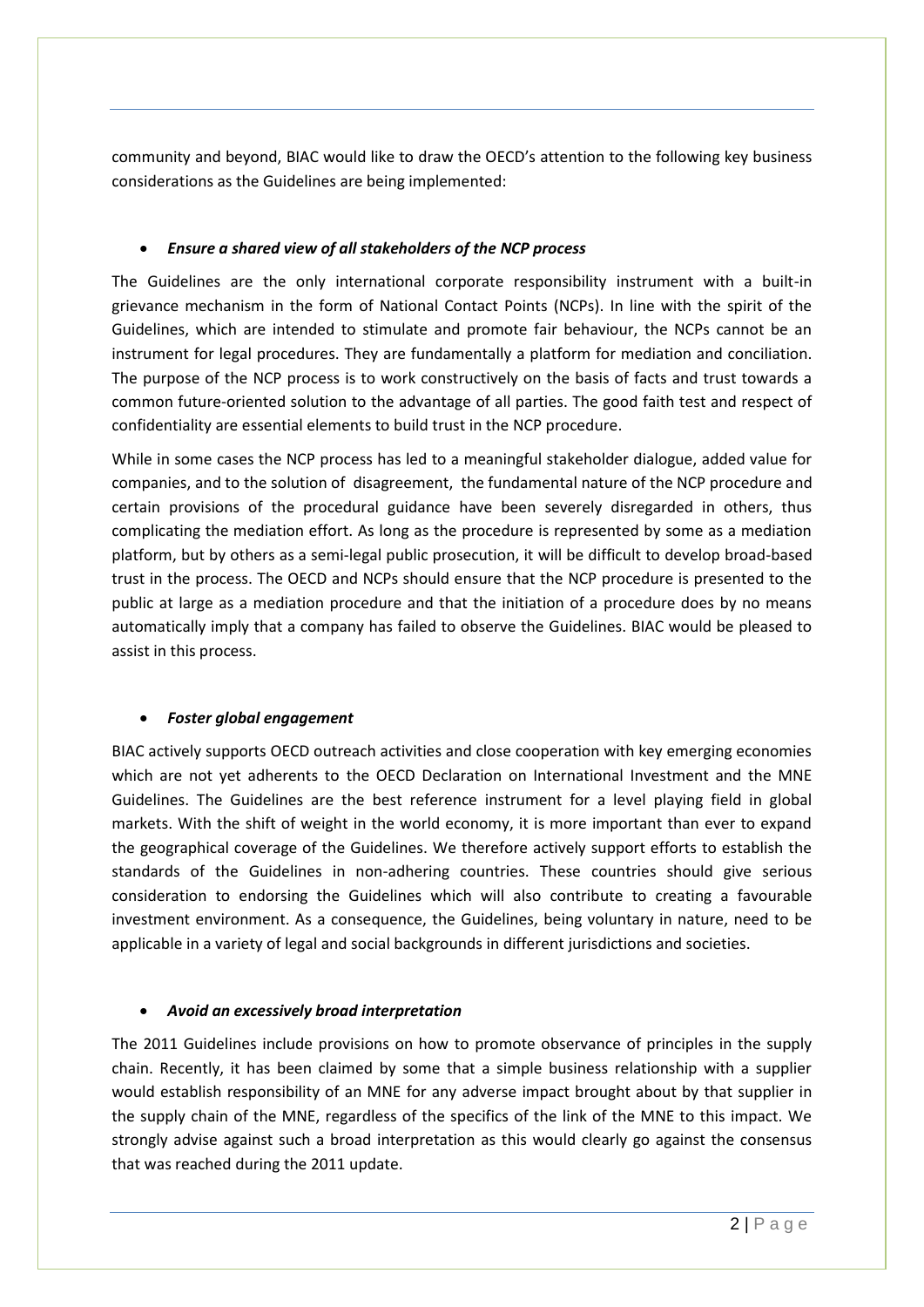Seeking to prevent or mitigate an adverse impact to which an enterprise is only linked by a business relationship is a recommendation that does not intend to shift the responsibility from the entity causing the adverse impact to the enterprise with which it has a business relationship. We therefore call upon the OECD to ensure that there is a clear understanding of the extent and limitations of responsibility depending on the level of involvement of the MNE. BIAC is concerned that an excessively broad interpretation, which fails to recognize the precise nature of the recommendation to address adverse impacts that MNEs do not cause or contribute to, would be counter-productive as it could jeopardize the broad-based support for the Guidelines in the business community. The Guidelines need to remain a practical and manageable tool for MNEs. This is also crucial to facilitate the acceptance of the Guidelines in non-OECD-member countries.

## *Key considerations for the pro-active agenda*

One of the progressive elements of the 2011 update was the inclusion of a proactive agenda to help address potential future challenges concerning the implementation of the Guidelines through a forward-looking multi-stakeholder approach. BIAC has in principle been supportive of the proactive agenda and contributes with the understanding that it does not lead to recommendations going beyond the Guidelines. The proactive agenda has been added as a prospective dimension to contribute to problem-solving in a broader context than the specific instances. BIAC engages in discussions on specific pro-active agenda projects, including on the financial sector, stakeholder engagement in the extractive industry, and responsible business conduct along agricultural supply chains. BIAC has also been involved in discussions regarding the textiles sector. The OECD work on due diligence for mineral supply chains in conflict affected countries is a good example of how a multi-stakeholder process can work and produce tangible results.

However, it should be understood that the proactive agenda must not create new responsibilities or recommendations beyond the Guidelines and that it should not create prescriptive sector guidance that would exceed the 2011 agreement. The proactive agenda is essentially an approach to develop, on the basis of the 2011 Guidelines, practical tools for addressing specific challenges, with a view to addressing potential future risks. As such, it should be based on a clear demand from the sector concerned, provide clear added value to existing tools, and be developed with the active involvement of business. In line with the general criteria that have been developed, the objective of the proactive agenda should thus be to remain prospective in nature, foster multi-stakeholder dialogue in close cooperation with member and non-member countries, take stock of existing information, and develop practical tools that would be of concrete value to companies as they conduct due diligence.

#### *Highlight the importance of an open investment environment*

It should be borne in mind that the Guidelines are part of the OECD Declaration on International Investment and Multinational Enterprises, which represents a broad and balanced package of instruments, rights and commitments aimed at promoting open markets for international investment. The Declaration emphasizes both the importance of an open and stable investment